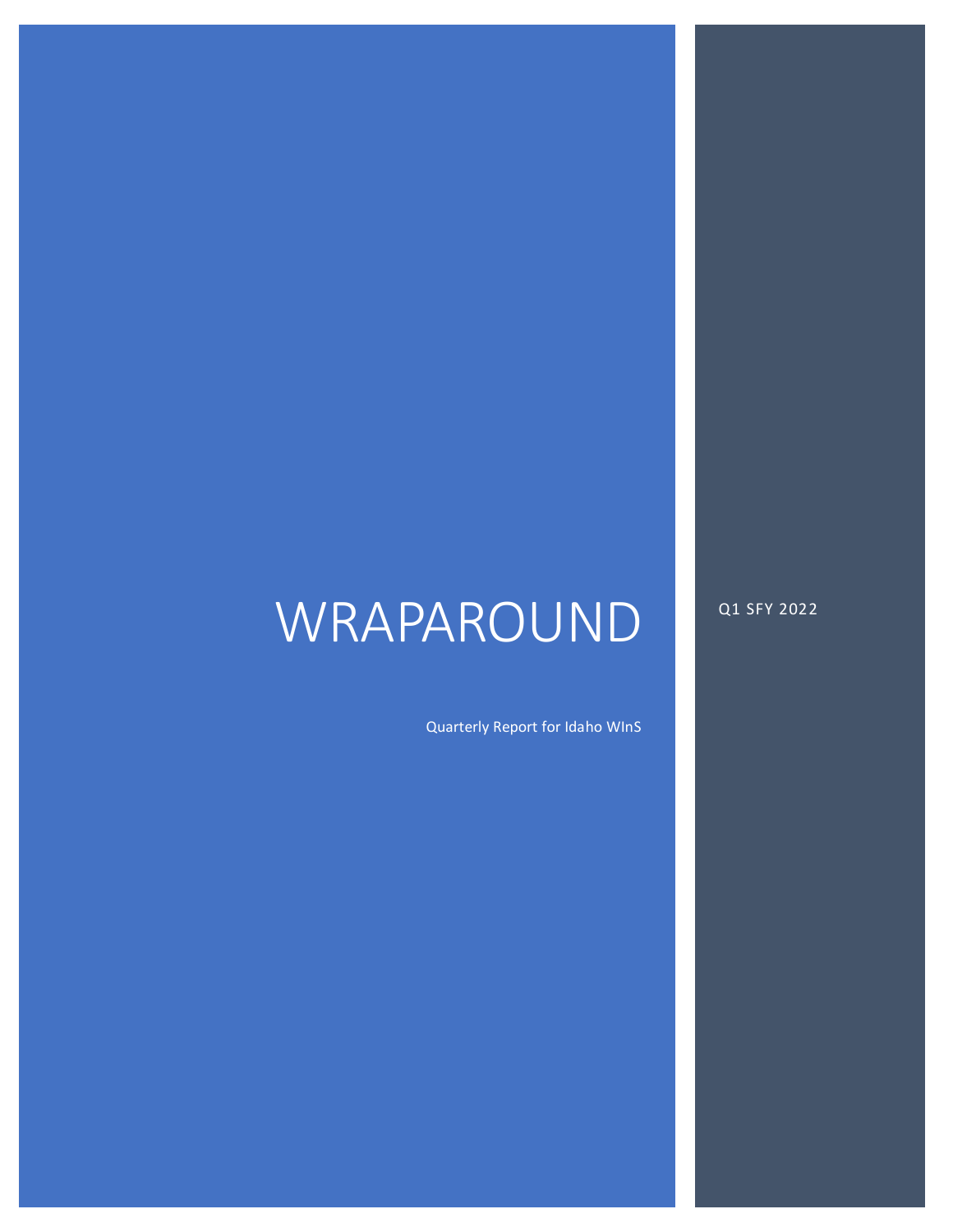## **Table of Contents**

|                                                                          | Page 2  |
|--------------------------------------------------------------------------|---------|
|                                                                          | Page 3  |
| Table 1a: Wraparound Enrollments Total active youth and total discharged | Page 3  |
|                                                                          | Page 3  |
|                                                                          | Page 4  |
|                                                                          | Page 4  |
|                                                                          | Page 5  |
|                                                                          | Page 5  |
|                                                                          | Page 6  |
|                                                                          | Page 7  |
|                                                                          | Page 8  |
|                                                                          | Page 9  |
|                                                                          | Page 10 |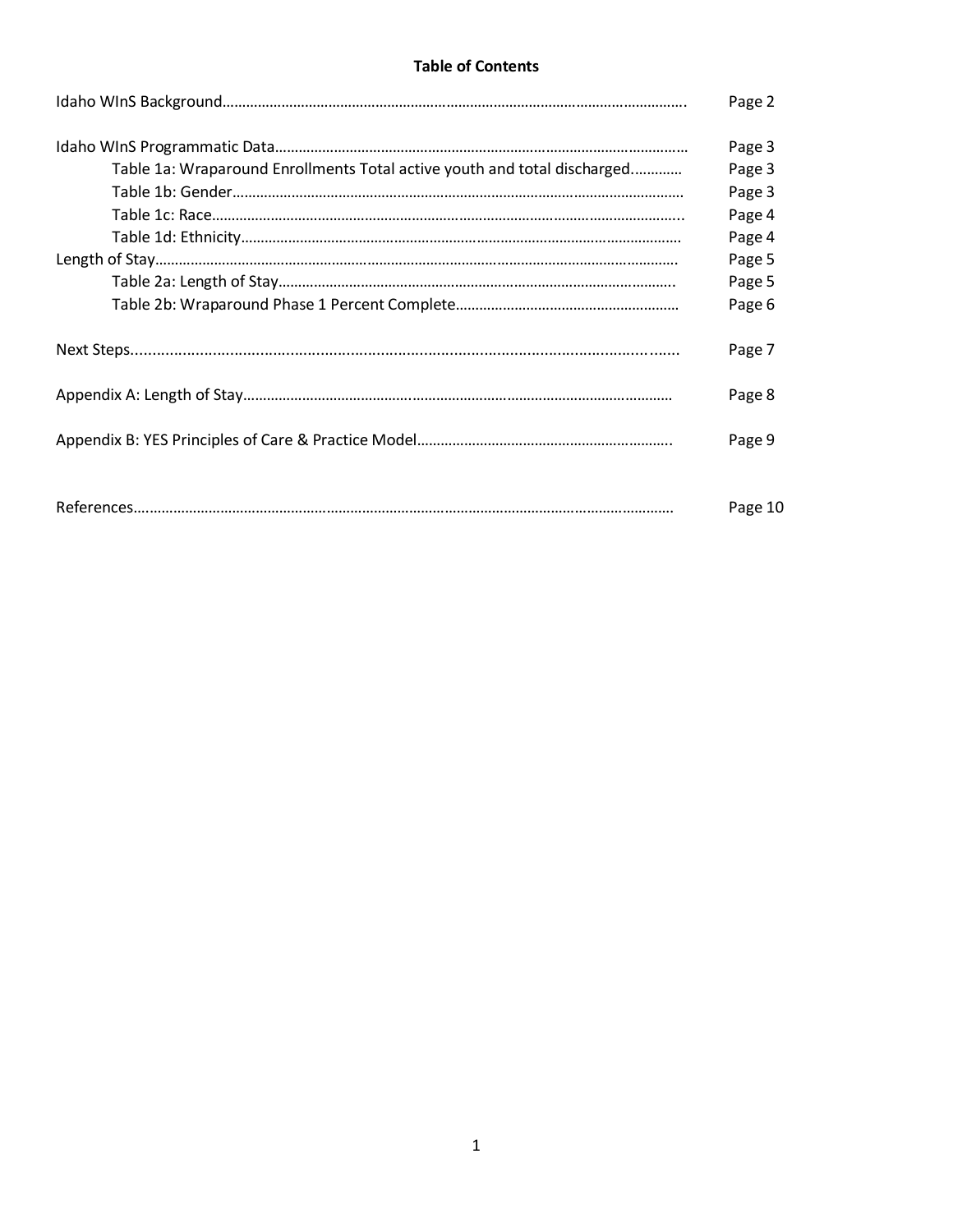### **Background**

The State of Idaho implemented a new Children's Mental Health system of care, branded as the Youth Empowerment Services (YES program), in 2017.<sup>1</sup> Intensive Care Coordination (ICC) is an identified service of the YES program specifically for youth and families with high service needs. Idaho has determined children and youth with multi system involvement, those at risk of removal from a community setting to a higher level of care or are transitioning from a higher level of care into a less restrictive level of care are appropriate for Intensive Care Coordination. One type of Intensive Care Coordination that is evidence based is Wraparound. In Idaho this is called, Idaho WInS (Wraparound Intensive Services).

Division of Behavioral Health (DBH) initiated the Idaho WInS model of Wraparound in February 2018. A small pilot of current DBH Children's Mental Health (CMH) youth and families were enrolled in Idaho WInS. DBH had three goals: Implement Wraparound to fidelity, build capacity of trained Wraparound coordinators, coaches, and supervisors across the system, and to increase the number of youth and families served to 250 by August 2020.

Typically, this report will look at data from several sources. The DBH Electronic Health Record (WITS), referrals and referral dispositions, a standardized fidelity tool called the Wraparound Fidelity Index, shortened version (WFI-EZ), CANS data, and a Quality Service Review. All these methods for evaluating this program comprise the Quality Monitoring of the Idaho WInS program.

### **Purpose**

 $\overline{a}$ 

For this SFY 2021- 2022 Quarterly Quality Assurance Wraparound report, the focus is on overall programmatic data regarding the youth served in Idaho WInS. In each section, analysis is given looking at whether youth can access Wraparound and whether youth and families experience Wraparound as intended according to the 10 Wraparound principles set forth by the National Wraparound Initiative (NWI).

<sup>1</sup> Please see Appendix A Principles of Care & Practice Model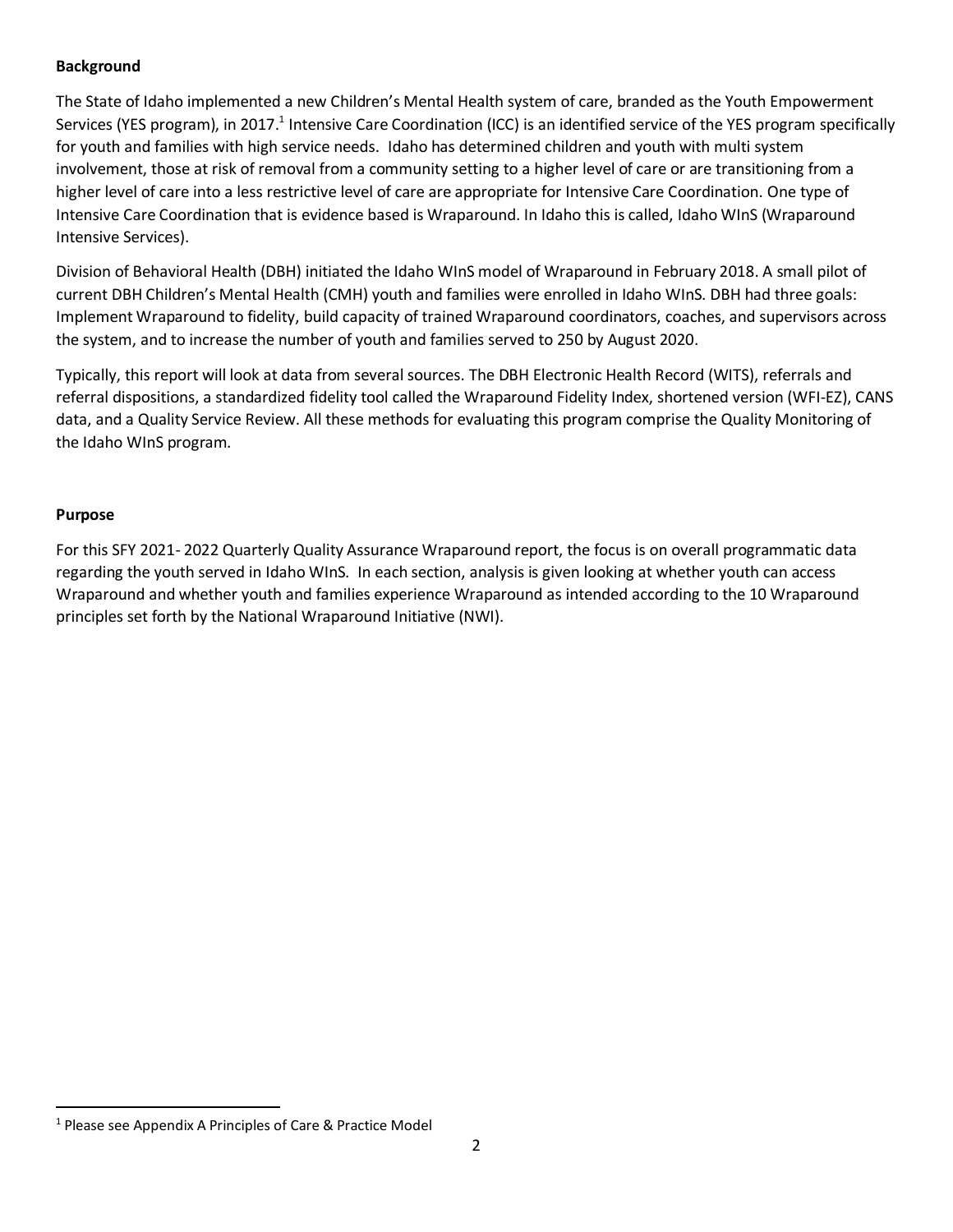#### **Idaho WInS Programmatic Data**

Since implementation, Idaho WInS has worked to build capacity of the Wraparound coordinators by setting incremental goals. Idaho WInS was able to accomplish the goals set within the first two years of implementation.

| Year     | <b>WInS</b> Goal       | <b>Total Youth served</b> |
|----------|------------------------|---------------------------|
| 2018-    | Total 150 youth served | 206                       |
| 2019     |                        |                           |
| 2019-    | Total 250 youth served | 366                       |
| 2020     |                        |                           |
| $2021 -$ | Total 300 youth served | 538                       |
| 2022*    |                        |                           |

\*Please note this data captures the total number of youth served since program inception. This number represents youth and families that have started Wraparound and received at a minimum one engagement session for Wraparound.

Table 1a illustrates the number of active Wraparound families by end of SFY and number of youth discharged from Wraparound

| Table 1a Total Active Wraparound Families and Families discharged |                            |                                     |  |  |  |  |
|-------------------------------------------------------------------|----------------------------|-------------------------------------|--|--|--|--|
| <b>SFY</b>                                                        | Total # of Active Families | Total # of Families discharged from |  |  |  |  |
|                                                                   |                            | Wraparound                          |  |  |  |  |
| 2018                                                              | 97                         | $\mathbf{0}$                        |  |  |  |  |
| 2019                                                              | 109                        | 4                                   |  |  |  |  |
| 2020                                                              | 160                        | 135                                 |  |  |  |  |
| 2021                                                              | 151                        | 223                                 |  |  |  |  |
| 2022*                                                             | 152                        | 24                                  |  |  |  |  |
| <b>Total active and discharged</b>                                | 152                        | 386                                 |  |  |  |  |

\*Data as of July 1, 2021 through September 30, 2021

\*\*Wraparound on average is 12-14 months. Some of this may account for carryover or duplication of families still engaged in Wraparound.

Tables 1b, 1c, and 1d demonstrate regional demographics on gender, race, and ethnicity for SFY 2022 Q1

| Table 1b:    | Q1 2022 | Q2 2022 | Q3 2022 | Q4 2022 |
|--------------|---------|---------|---------|---------|
| Gender       |         |         |         |         |
| Female       | 58      |         |         |         |
| Male         | 92      |         |         |         |
| Transgender  |         |         |         |         |
| <b>Total</b> | 152     |         |         |         |

Females are 38.15 % of the total active Wraparound youth. Males are 60.52% of the active Wraparound youth. Transgendered youth are 1.31% of the total active Wraparound youth as indicated in table 1b.

In the Quality Management Improvement and Accountability (QMIA) report from September 2021, it indicates that of the YES youth that have had an initial CANS completed for SFYTD2021, it is reflective of the percentages of the state's population. In this report, females are 50.56% of the initial CANS population, males are 48.35% of the initial CANS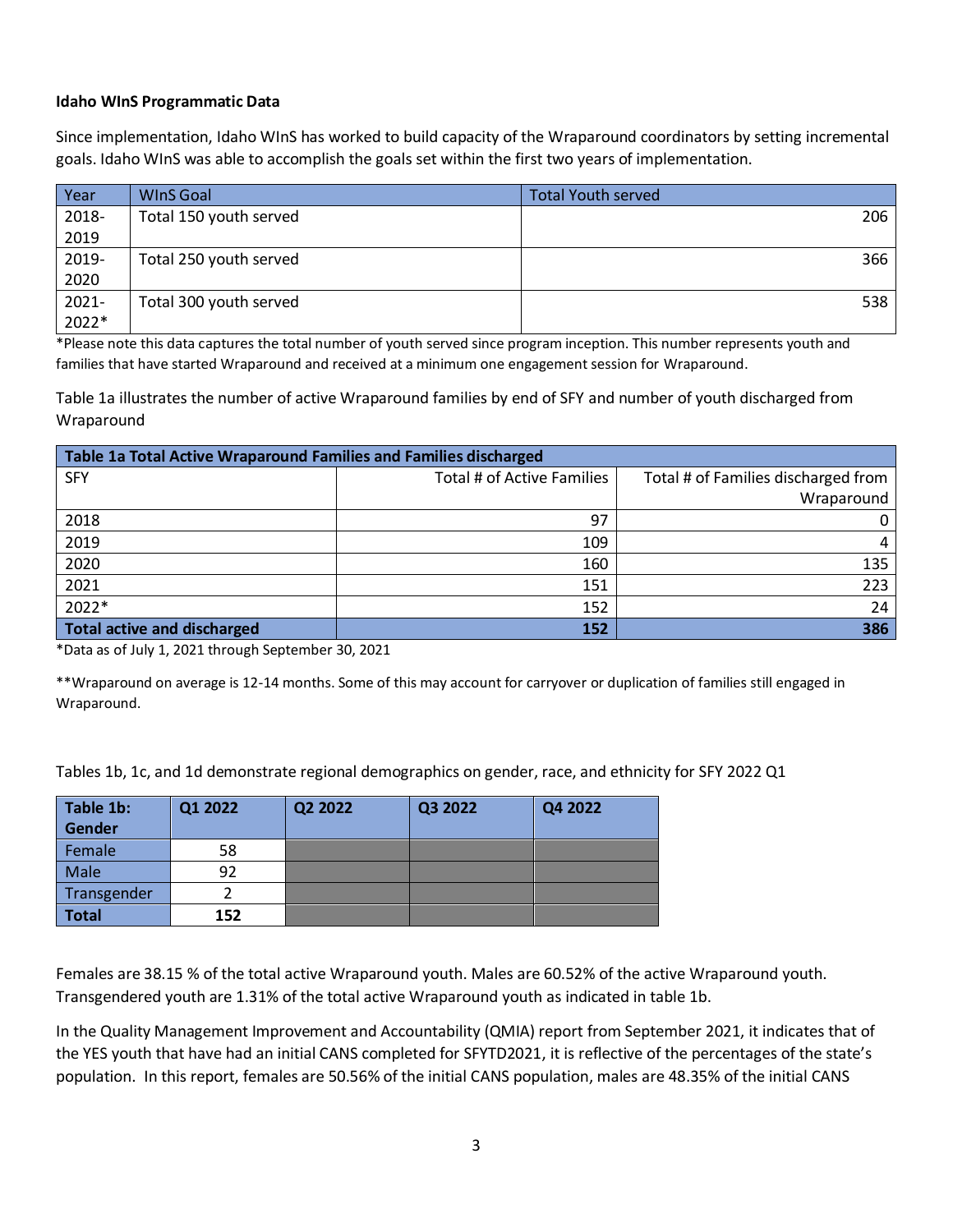population, and transgendered youth are 0.65% of the initial CANS population<sup>2</sup>. Comparing the QMIA data to that of the Wraparound youth based on gender indicates that males appear to be served at a higher number than females and transgendered. It is unclear as to what factors into the high number of males served in Wraparound compared to females as compared to the data provided in the QMIA report regarding gender. This remains a trend for the Wraparound youth since this report has been addressing gender. Currently there is no information available as to what the youth profile looks like at a national level according to gender for youth receiving Wraparound.

| <b>Table 1c: Race</b>         | #youth      | % by race | <b>QMIA YES</b> | % of              | Underrepresented |
|-------------------------------|-------------|-----------|-----------------|-------------------|------------------|
|                               |             |           | population      | Idaho's           |                  |
|                               |             |           |                 | population        |                  |
| American Indian               | 9           | 5.92      | 1.33            | 1.7               |                  |
| Asian                         | 0           | 0         | 0.44            | 1.6               | <b>Yes</b>       |
| More than one race            | 3           | 1.97      | 3.53            | 2.5               | Yes              |
| <b>Black/African American</b> | 6           | 3.95      | 1.63            | 0.9               |                  |
| Other/Unknown                 | 30          | 19.73     | --              | $\hspace{0.05cm}$ |                  |
| Pacific Islander              | $\mathbf 0$ | 0         | 0.18            | 0.2               | Yes              |
| White/Caucasian               | 104         | 68.42     | 71.94           | 80.4              |                  |
| <b>Total</b>                  | 152         |           |                 |                   |                  |

| Table 1d: Ethnicity <sup>3</sup> | Q <sub>1</sub> | % by ethnicity | <b>QMIA YES</b>          | % of Idaho's | Underrepresented |
|----------------------------------|----------------|----------------|--------------------------|--------------|------------------|
|                                  |                |                | population               | population   |                  |
| Hispanic or Latino - specific    | 16             | 10.53          | 20.96                    | 12.7         | Slightly         |
| Not of Hispanic or Latino        | 101            | 66.44          | $\overline{\phantom{a}}$ | $-$          |                  |
| Origin                           |                |                |                          |              |                  |
| <b>Other Hispanic or Latino</b>  |                | 2.64           | --                       | $- -$        |                  |
| Unknown/Refused                  | 31             | 20.39          | $- -$                    | $- -$        |                  |
| <b>Total</b>                     | 152            | 100            |                          |              |                  |

The make-up of the race and ethnicity of Idaho WInS youth and families is not dramatically different than the make-up of the overall youth receiving YES services as reported in the September 2021 QMIA report. White/Caucasian youth are served at sixty-eight percent (68%) of total WInS youth. African American/Black youth do appear to be represented more in WInS than total YES population noted in the QMIA Quarterly Report and total Idaho population at three-point ninety-five percent (3.95%). There was a slight increase of African American/Black youth served in this last reporting period. More Native American youth were served in this last reporting period with a four-point-thirty-two (4.32%) percent increase and is more than indicated in the QMIA report and the Idaho Population.

It is noteworthy that the Hispanic or Latino youth appear to be underrepresented compared to the total YES youth served compared to the QMIA population or total Idaho Population. Additionally, it is noteworthy that the percentage of youth represented in the unknown, other, and refused category is almost 20% as indicated in table 1c and 1d. One area for improvement would be to ensure the youth's race and ethnicity is accurately represented in the data collection.

 $\overline{a}$ <sup>2</sup> QMIA Quarterly Report September 2021. YES.idaho.gov, page 9. https://yes.idaho.gov/wp-content/uploads/2021/09/QMIA-Quarterly-YES-Report-Sept-2021.pdf

<sup>3</sup> Population statistics obtained fro[m https://worldpopulationreview.com/states/idaho-population.](https://worldpopulationreview.com/states/idaho-population) Ethnicity is not specifically identified at this Website as designated in the ethnicity table 1d.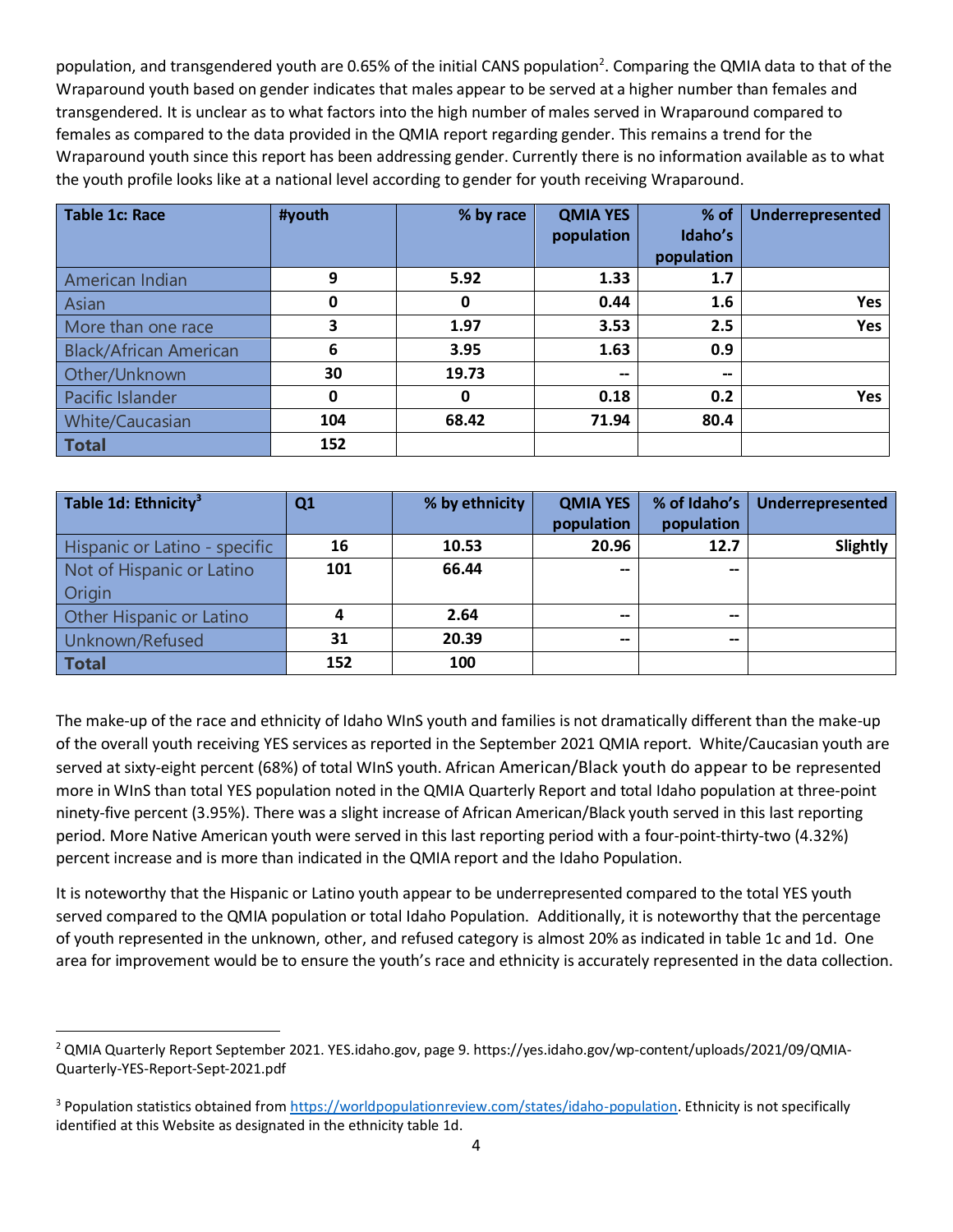The addition of a category such a "decline to answer", may also be warranted to better reflect a potential answer to a question regarding race and ethnicity.

## **Length of stay**

| Table 2a: Length of Stay |                  |                  |                  |                  |  |  |  |  |  |
|--------------------------|------------------|------------------|------------------|------------------|--|--|--|--|--|
|                          | Avg days Phase 1 | Avg days Phase 2 | Avg days Phase 3 | Avg days Phase 4 |  |  |  |  |  |
| <b>SFY</b>               | 114              | 158              | 138              | 71               |  |  |  |  |  |
| 2020                     |                  |                  |                  |                  |  |  |  |  |  |
| Q <sub>3</sub>           |                  |                  |                  |                  |  |  |  |  |  |
| <b>SFY</b>               | 94               | 170              | 188              | 83               |  |  |  |  |  |
| 2022                     |                  |                  |                  |                  |  |  |  |  |  |
| Q1                       |                  |                  |                  |                  |  |  |  |  |  |

\*The "pre-Wrap" enrollment category as indicated in Appendix A is no longer utilized in the WITS system. \*Dad was not reported in SFY 2021

Above is the SFY Q1 data tracking of length of stay compared to the last reporting of this data in SFY 2020 Q3. Since the initial reporting in 2020, Idaho WInS has been working to address the length of stay in each Phase that does not align with the recommended length of stay from the National Wraparound Initiative of 30 days in Phase 1 and Phase 2. Following the initial reporting, the following adjustments were made to coaching with the Wraparound Coordinators.

- Coaching regionally focused on barriers to initiation of Wraparound. Utilized tools to aid in problem solving barriers.
- Coach the coach support addressing barriers to engagement. Utilized the individual coaching plan as a tool to identify areas of strength and areas needing improvement.
- Encouraged coaches to utilize observations with coordinators to address barriers to engagement in Phase 1.
- Coach the coach support to address paperwork and documentation barriers.
- Addressed this report with the Supervisors and Coaches and brainstormed strategies to assist families through Phase 1 in an expedited manner.

Between SFY 2020 Q3 reporting and this report, Wraparound standards were also developed for Idaho WInS regarding length of stay in Wraparound. The standards are closer to the recommended length of stay from the National Wraparound Initiative (NWI)as indicated above. WInS set benchmarks of 30-45 days for Phase 1, and 45-60 days for Phase 2. In Idaho WInS, Phase 3 and Phase 4 are individualized to the youth and family like the recommendation from NWI. Idaho WInS will continue to assist coordinators and coaches in Wraparound practice for best practices in engagement in the Wraparound planning process.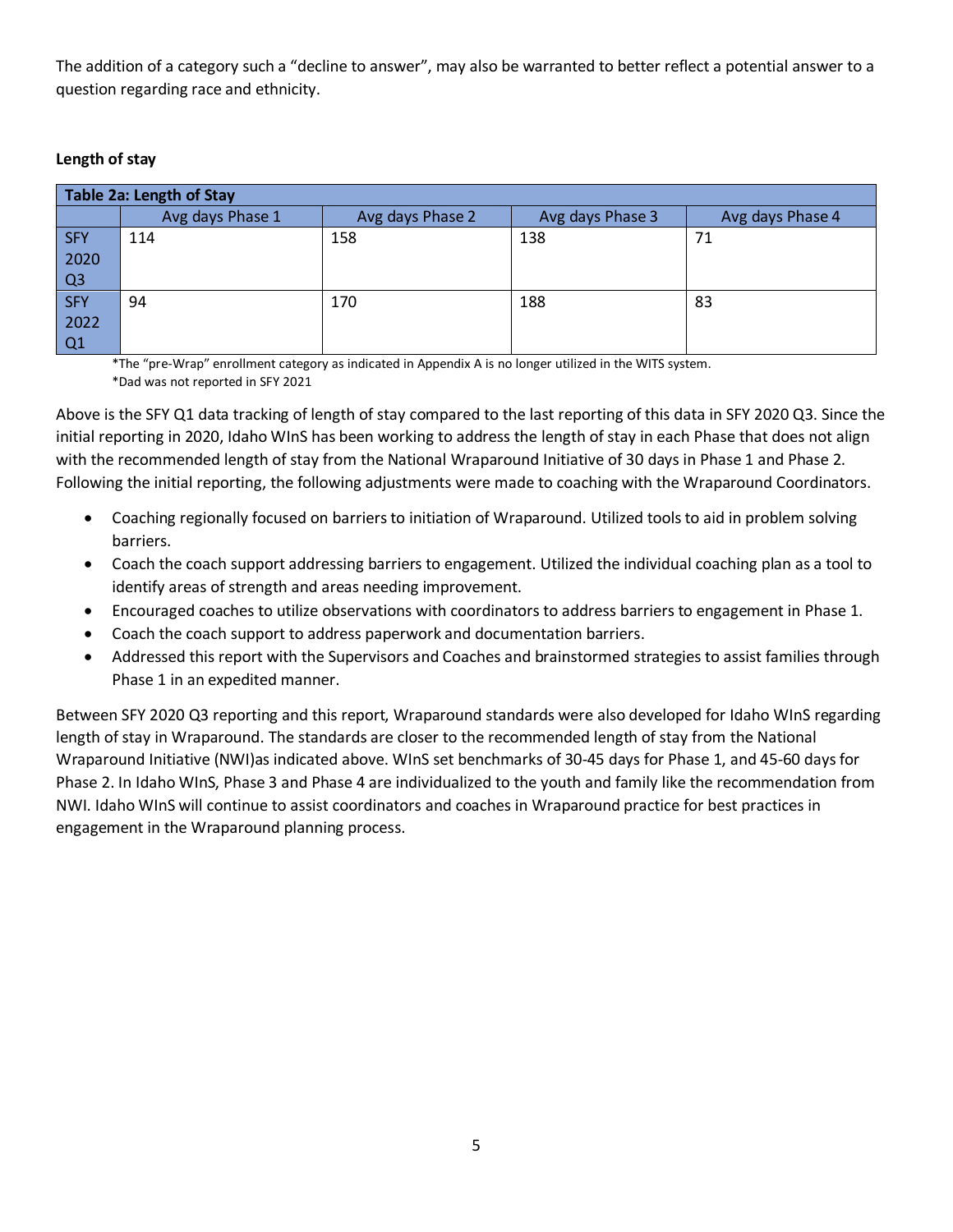In Q1 of SFY 2022, a report of the percentage of youth that complete Wraparound Phase 1 within the benchmark set of 30-45 days was developed and the data is represented below in table 2a.

| Table 2a: Wraparound Phase 1 Percent Complete |          |                |                |       |                |                |        |
|-----------------------------------------------|----------|----------------|----------------|-------|----------------|----------------|--------|
|                                               | R 1      | R <sub>2</sub> | R <sub>3</sub> | R4    | R <sub>5</sub> | R <sub>6</sub> | R7     |
| # youth complete                              | 0.00%    | $0.00\%$       | 0.00%          | 1.28% | 0.00%          | 0.00%          | 2.11%  |
| Phase 1 in 30 days                            |          |                |                |       |                |                |        |
| # youth complete                              | 0.00%    | $0.00\%$       | 2.22%          | 2.56% | 1.82%          | 0.00%          | 2.11%  |
| Phase 1 31-45 days                            |          |                |                |       |                |                |        |
| # youth complete                              | $0.00\%$ | 0.00%          | 2.22%          | 1.28% | 0.00%          | 0.00%          | 2.11%  |
| Phase 1 46-60 days                            |          |                |                |       |                |                |        |
| # youth complete                              | 0.00%    | 5.00%          | 8.89%          | 0.00% | 3.64%          | 0.00%          | 1.05%  |
| Phase 1 61-80 days                            |          |                |                |       |                |                |        |
| # youth complete                              | 21.43%   | 0.00%          | 17.78%         | 2.56% | 14.55%         | 0.00%          | 10.53% |
| Phase 1 in over 80                            |          |                |                |       |                |                |        |
| days                                          |          |                |                |       |                |                |        |

Based on the information above, it does not appear that youth and families are completing Phase 1 within the standards set across the state. There do appear to be some areas in the data above that indicate youth and families are getting oriented and engaged in Phase 1 and to Phase 2 to build the Wraparound Plans of Care within the WInS standard of 30- 45 days (region 4 and 7, respectively). Anecdotally, many coordinators report the following issues that create barriers to engagement. Continued work in this area will be addressed in this next quarter.

- Youth and family are often in crisis at the initiation of Wraparound,
- Families may be in the process of seeking a more restrictive placement for the identified youth, or
- Newly trained coordinators are learning the practice as a reason for the lengthy engagement into Wraparound.
- Pandemic related barriers

The above report has been communicated to the regional coaches and supervisors with facilitated discussion on strategies to improve the engagement of youth and families in Phase 1. Additional tools have been developed and disseminated to the coordinator to assist. The following links are to the System of Care Institute (SOCI) at Portland State University tool times for Phase 1 and Phase 2. These have been provided to Idaho WInS from SOCI.

[https://oregonwraparound.org/wp-content/uploads/2021/11/tt\\_phase1\\_211108.pdf](https://oregonwraparound.org/wp-content/uploads/2021/11/tt_phase1_211108.pdf)

**[https://oregonwraparound.org/wp-content/uploads/2021/08/tt\\_phase2\\_210527.pdf](https://oregonwraparound.org/wp-content/uploads/2021/08/tt_phase2_210527.pdf)**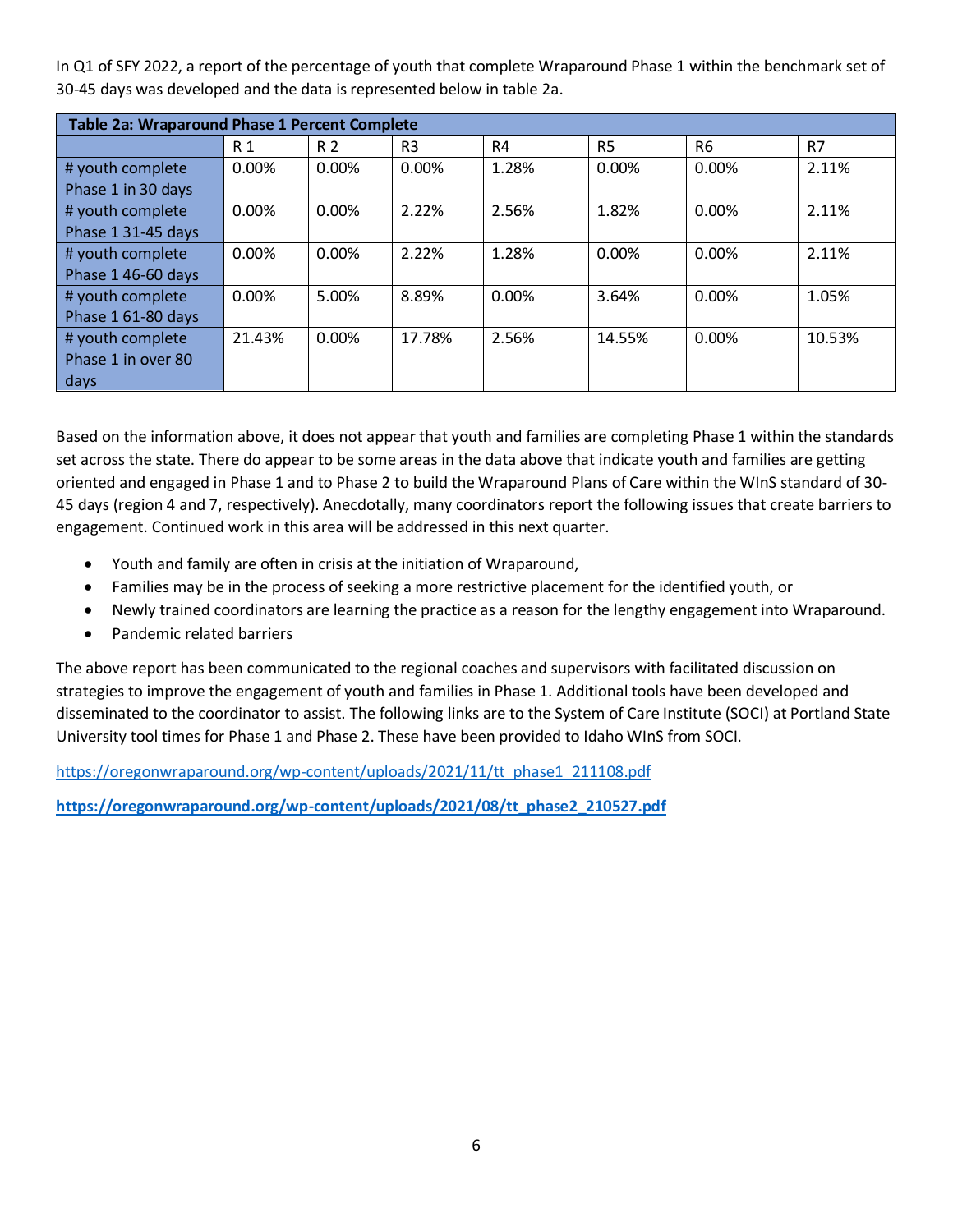#### **Next Steps and Areas for Improvement**

Idaho WInS continue to focus on improving the length of time for youth in Phase 1 or the engagement phase. This allows youth and families to get to planning sooner and develop a Wraparound plan of care that is individualized, team-based, and meets the identified needs of the youth and family.

Currently, coordinator use the strategies indicated below to support engagement in Phase one and adhere to Idaho WInS benchmarks.

- Meeting weekly to finish engagement within benchmarks
- Provide clear timeline to youth and family for engagement activities
- Coaches support coordinator to utilize tools to support their work
- Utilization of telehealth during engagement phase
- Tool Times (coaching tools) are helpful to communicate information in an easy and understandable way
- During Phase 1 utilize the information gathering to address some of Phase 2 requirements. For example, get youth and family desires for ground rules and pre-populate the plan of cares.
- During Phase 1 set subsequent appointments in advance so the family knows what to expect.
- Validate and affirm the overwhelming feeling the youth and family may experience when starting Wraparound and provide a timeline of what to expect.
- Wraparound Coach supports coordinators to team an enrolled Wraparound family. They assist with successful benchmark completion.
- If family ultimately chooses to not be involved in Wraparound at the time of engagement, but would like to reconsider later, provide a timeline of when Coordinator will check back to re-engage the youth and family.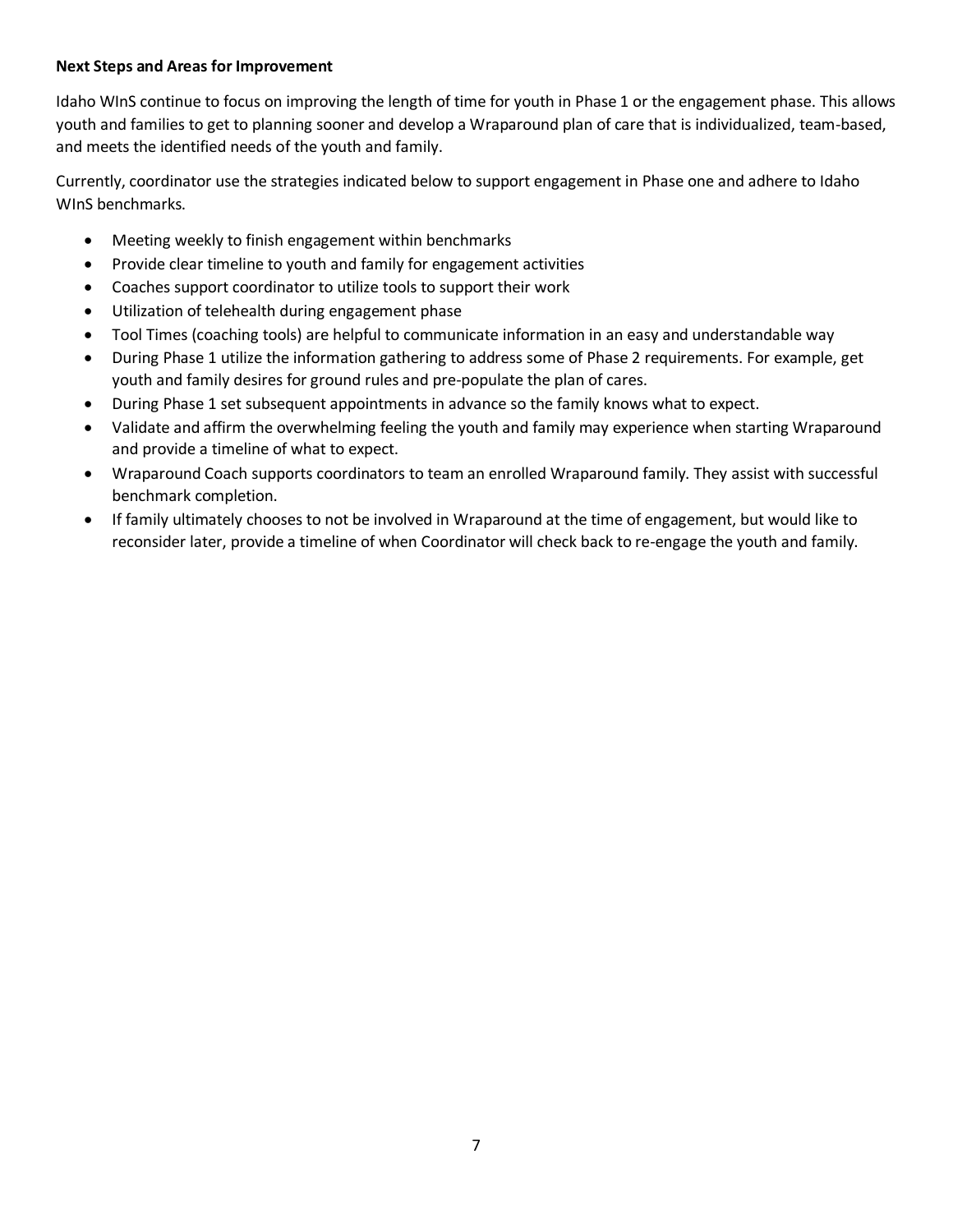## **Appendix A**

## **Length of Stay**

Idaho WInS began tracking the length of time a youth and family are engaged in Wraparound Phases in Q3 of SFY 2020. This table was reported in the SFY 2020 Q3 report. For the above reporting the last column was removed due to current electronic system does not track this metric.

| Average Length of stay (in days) per Phase (pre-Wrap to Phase 4) |                  |                  |                  |                  |                                              |  |  |
|------------------------------------------------------------------|------------------|------------------|------------------|------------------|----------------------------------------------|--|--|
| <b>SFY</b><br>2020                                               | Avg days Phase 1 | Avg days Phase 2 | Avg days Phase 3 | Avg days Phase 4 | Avg days Pre-<br>Wrap to 1st<br>Wrap service |  |  |
| Q <sub>3</sub>                                                   | 114              | 158              | 138              | 71               | 42                                           |  |  |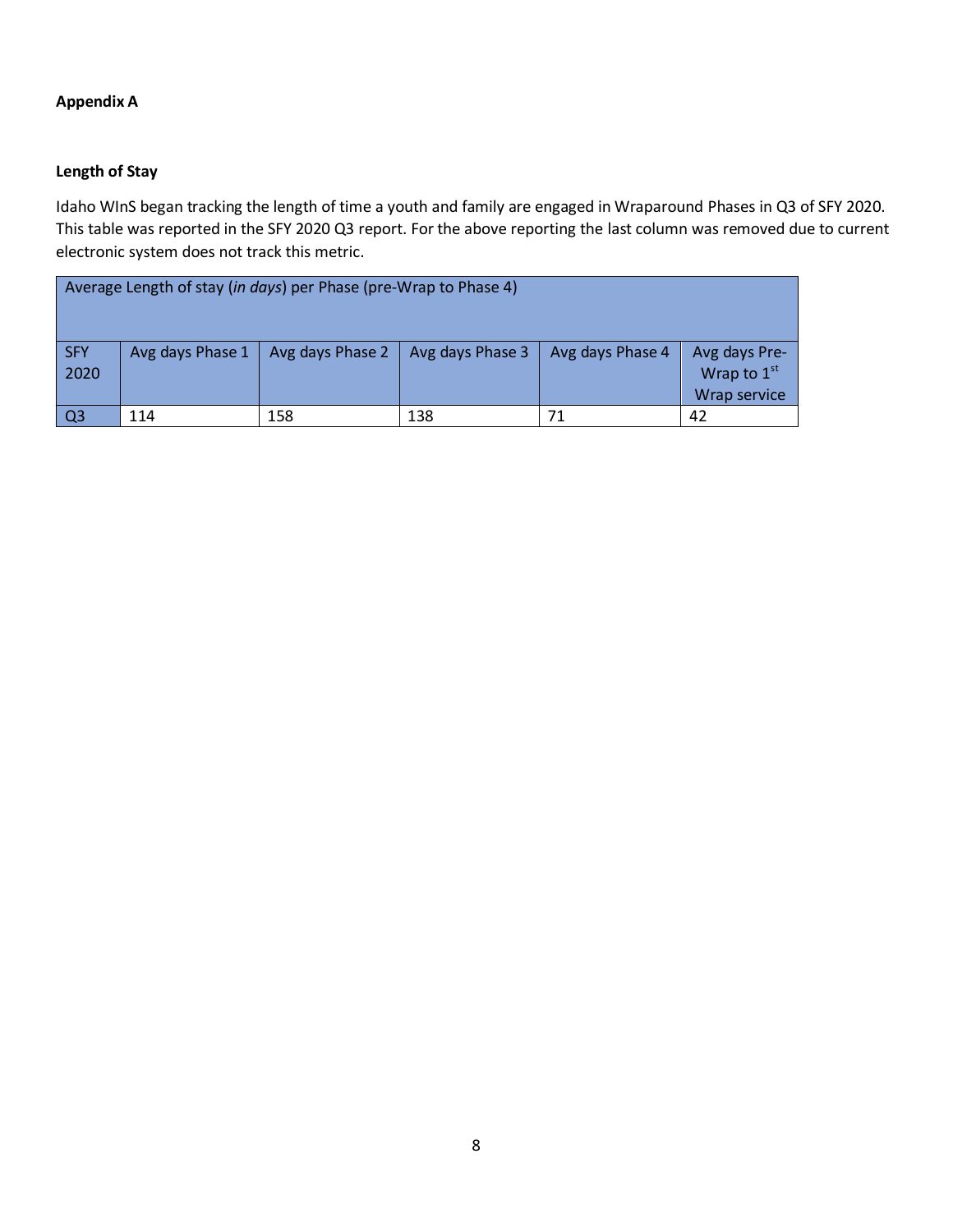## **Appendix B**

The YES Principles of Care are eleven (11) values that are applied in all areas of mental health treatment planning, implementation, and evaluation.

- 1.0 Family Centered
- 2.0 Family and Youth Voice and Choice
- 3.0 Strengths-Based
- 4.0 Individualized Care
- 5.0 Team-Based
- 6.0 Community-Based Service Array
- 7.0 Collaboration
- 8.0 Unconditional
- 9.0 Culturally Competent
- 10.0 Early Identification and Intervention
- 11.0 Outcome-Based

The Practice Model in the YES system of Care describes the expected experience of care in six (6) practice components.

- 1.0 Engagement
- 2.0 Assessment
- 3.0 Care Planning & Implementation
- 4.0 Teaming
- 5.0 Monitoring & Adapting
- 6.0 Transition

For more detailed information please utilize the link provided for the full YES Principles of Care and Practice Model document.

## **[https://yes.idaho.gov/wp-content/uploads/2021/04/PrinciplesofCare\\_PracticeModel\\_inPractice.pdf](https://yes.idaho.gov/wp-content/uploads/2021/04/PrinciplesofCare_PracticeModel_inPractice.pdf)**